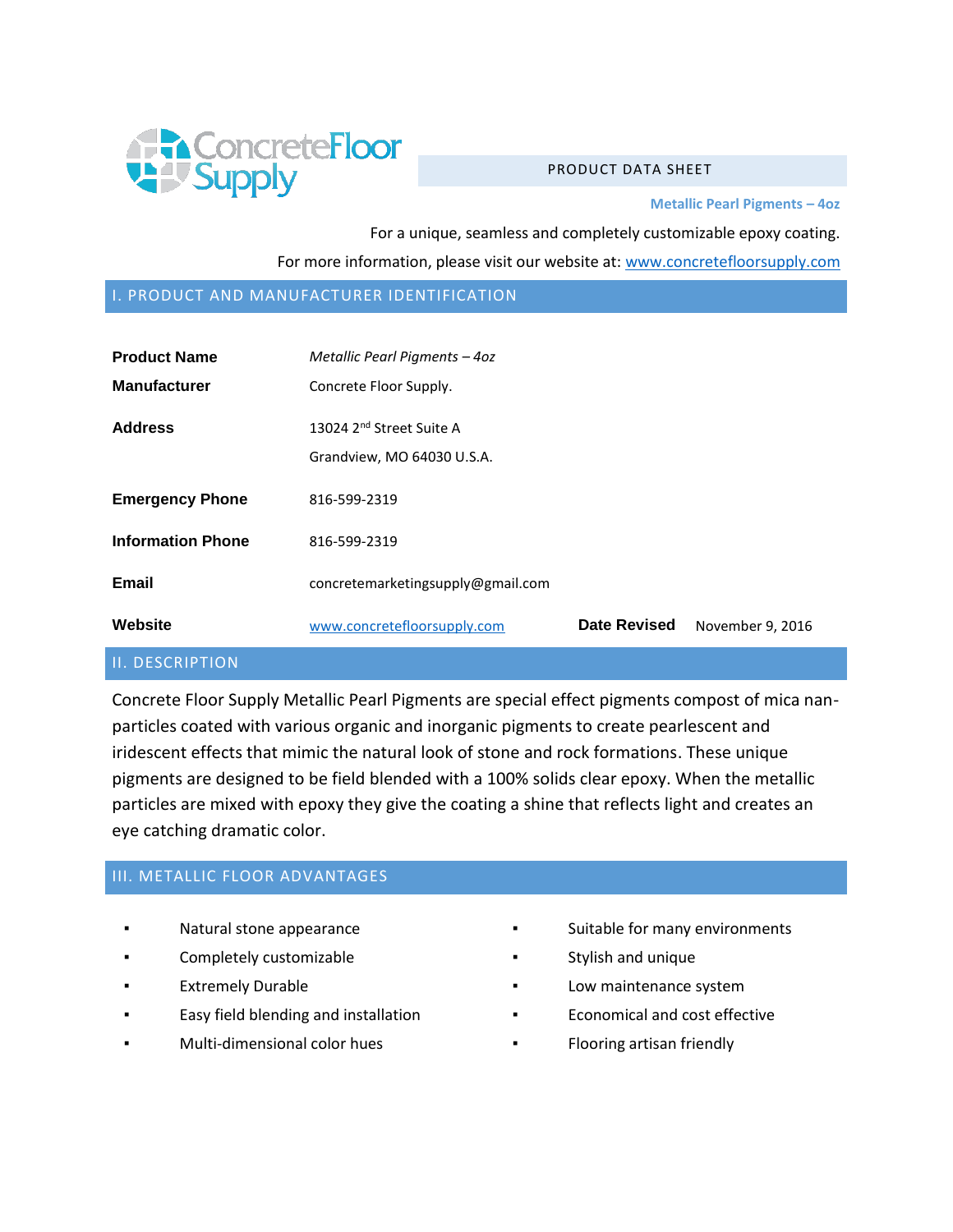# VI. METALLIC COLOR INDEX

| <b>Atlantic Blue</b> | Avocado           |
|----------------------|-------------------|
| Azure                | Bamboo            |
| Banana               | <b>Bikini</b>     |
| <b>Burnt Orange</b>  | Cabana            |
| Cannon               | Coffee            |
| Coral                | Dark Chocolate    |
| Dark Onyx            | Daydream          |
| Deep Blue            | Deep Green        |
| Dolphin              | Driftwood         |
| Emerald              | <b>Gulf Green</b> |
| Hammock              | Kona              |
| Lager                | Mandarin          |
| Margarita            | Maui              |
|                      |                   |
| Overcast             | Parrot            |
| Pearl                | Pier              |
| <b>Red Burst</b>     | Reef              |
| Rum                  | Sandbar           |
| Sangria              | Seaweed           |
| Suede                | Sunny Day         |
| Sunset               | Sunset Orange     |
| <b>True Blue</b>     | Twilight          |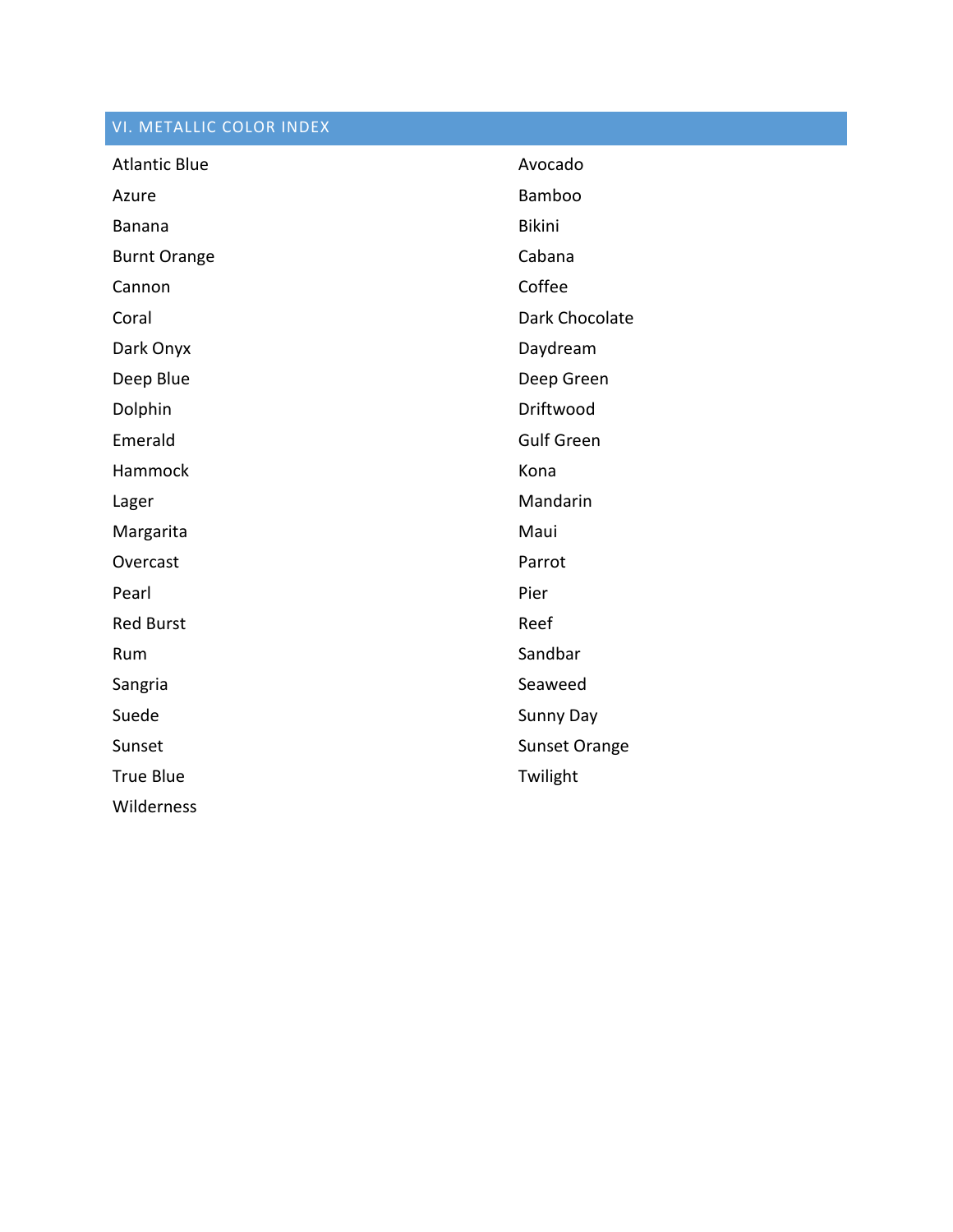### VII. METALLIC APPLICATION

#### **Step 1: Surface Preparation:**

The surface preparation method is dependent upon the existing condition of the substrate and the guidelines from the manufacturer of the primer/basecoat you apply. However, in general surface profiling should be achieved using a floor grinding machine such as a diamond grinder which is designed to prep.

Chemicals may need to be used to remove old glue or old coatings.

Cleaners may be used to remove any other contaminates left behind.

Be sure to let the floor dry if you use any chemical or cleaners prior to your primer/basecoat.

### **Step 2: Primer/Basecoat:**

An Opaque pigmented primer/basecoat MUST be applied to serve as a canvas for the translucent metallic coat. It is important to note that the color of the basecoat will influence the overall appearance of the floor since the metallic coat is translucent. For example, white or light basecoats will create a lighter final appearance than a black or darker basecoat; which will darken the metallic look.

#### **Step 3: Metallic Coat:**

Once the primer coat is dry the metallic pigmented coat can be applied. Take a sanding screen and screen your entire floor for adhesion purposes. Take your clear 100% solids epoxy and mix your pigment into it. 1 container of metallic pigment colors 1 gallon of epoxy. The recommended application rate is 80-100 square feet per gallon. Thickness will help ensure the metallic pigments work.

Application is best achieved using a 1/8" notched/serrated epoxy squeegee to ensure the product evenly coats the substrate. After the coating is evenly spread over the surface, back roll with a lint-free roller cover to ensure even coverage.

Once the coating evenly covers the floor it is time to freely swirl the roller in random figure-eight motions to mimic the look of natural stone or rock formations. At this point, denatured alcohol may also be spritzed randomly over the surface to create other unique metallic effects.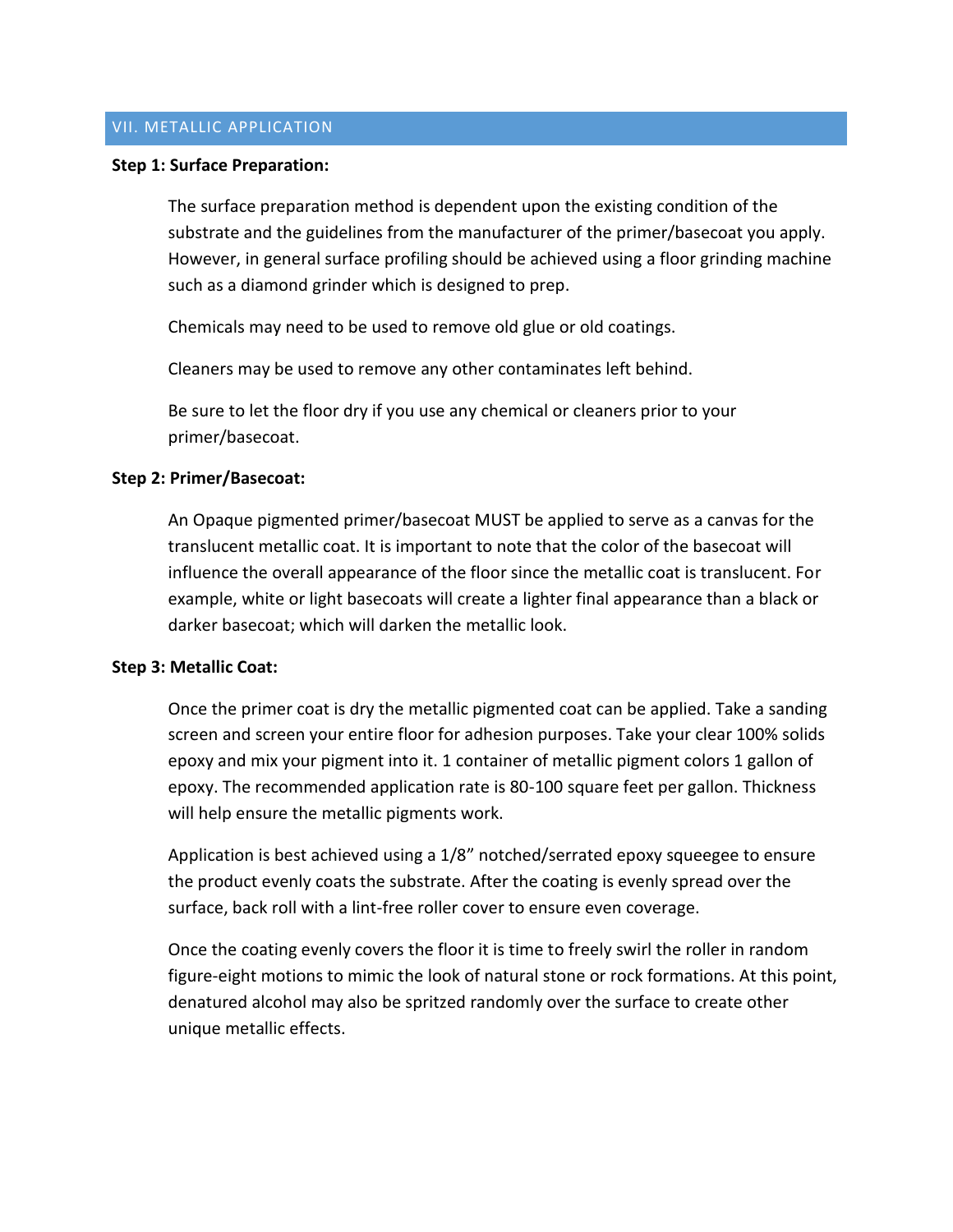## **Step 4: Clear Topcoat:**

For enhanced durability, smooth texture and or semi-gloss/matte finish the dried metallic coat can be lightly screened or sanded and a top-coat may be applied.

## **Typical System Outline:**



### VIII. SYSTEM COMPATIBILITY

Epoxy **Polyurethane** Polyurea **Polyument Community** Polyaspartics Various Polymers **MMA**